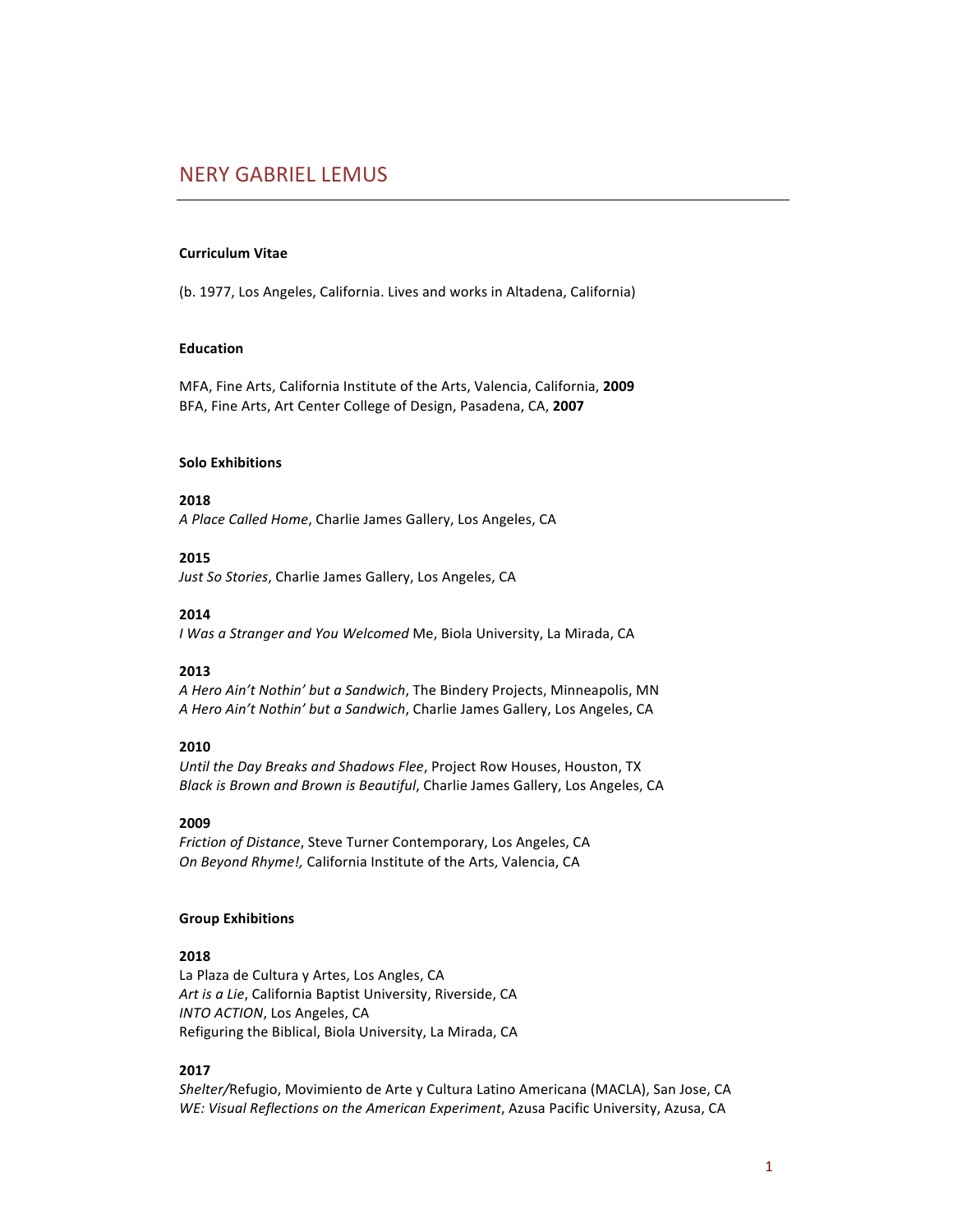*Cola 20*, Los Angeles Municipal Art Gallery (LAMAG), Los Angeles, CA Sanctuary, Fine Art Solutions, Los Angeles, CA Latino *Art Now!*, Movimiento de Arte y Cultura Latino Americana (MACLA), San Jose, CA *Echo Location*, ESXLA, Los Angeles, CA *Roybal: Man of the People*, El Tranquilo Gallery, Los Angeles, CA

### **2016**

*60* Americans, Makeshift Museum, Los Angeles, CA Tastemakers & Earthshakers: Notes from L.A. Youth Culture, 1943 to 2016, Vince Price Art Museum, Los Angeles, CA And Who Is My Neighbor: Stories from the Margins, The Earl & Virginia Green Art Gallery, La Mirada, CA Silent Testimonies: Contemporary Ex-Votos, Mexican Cultural Institute, Los Angeles, CA *Non-Non* Violence, Guerrero Gallery, San Francisco, CA Southland, Charlie James Gallery, Los Angeles, CA La *Grande Galerie du Foot*, La Villette, Paris, France 43: From Ayotzinapa to Ferguson, Self Help Graphics and Arts, Los Angeles, CA *Tight Squeeze*, Armory center for the Arts, Pasadena, CA *Wishes and Dreams, Avenue* 50 Studio, Los Angeles, CA SKIN, Los Angeles Municipal Art Gallery (LAMAG), Los Angeles, CA

### **2015**

*Custom Lives*, Movimiento de Arte y Cultura Latino Americana (MACLA), San Jose, CA *Roybal: Man of the People, Align Gallery, Los Angeles, CA Mis Propios Espacios* / My Own Spaces, DCA Gallery, Los Angeles, CA JUG LIFE: New Contemporary Still Life, Park Life Gallery, San Francisco, CA

### **2014**

Attunement, Big City Forum curatorial project at Armory Center for the Arts, Pasadena, CA Baggage Claim: Unpacking Immigrant Lives, District of Columbia Arts Center, Washington, DC *Crossing Borders: Stories of Migration in Contemporary Art, University Art Gallery CSU* Dominguez Hills, Carson, CA *Racial Imaginary*, Pitzer College Art Galleries*,* Claremont, CA *Rise: Love. Revolution. The Black Panther Party*, Art Share- LA, Los Angeles, CA Fútbol: The Beautiful Game, Los Angeles County Museum of Art (LACMA), Los Angeles, CA L.A. Heat: Taste Changing Condiments, Chinese American Museum (CAM), Los Angeles, CA

### **2013**

*dia a dia* / *day by day*, The 9.99 / Gallery, Guatemala City, Guatemala *Compass: Navigating the Journey to Self-Identity, Orange County Center for Contemporary Art,* Santa Ana, CA *Comings & Goings, Cerritos College Art Gallery, Norwalk, CA The Armory Show and Tell, Armory Center for the Arts, Pasadena, CA* C*.O.L.A Fellowship Exhibition*, Los Angeles Municipal Art Gallery, Los Angeles, CA The Violent Bear It Away: 12 Artists Respond to Violence, Biola University, La Mirada, CA

#### **2012**

*Fresh*, Museum of Contemporary Art (MOCA), Los Angeles, CA *Made in L.A., UCLA Hammer Museum, Los Angeles, CA* Venice Beach Biennial, directed by UCLA Hammer Museum curator Ali Subotnick, Venice, CA *Go Tell it on the Mountain,* California African American Museum (CAAM), Los Angeles, CA *Light My Way Stranger,* The MAK Center, Los Angeles, CA *Challenging Assumptions*, The Blake School- Martha Bennett Gallery, Minneapolis, MN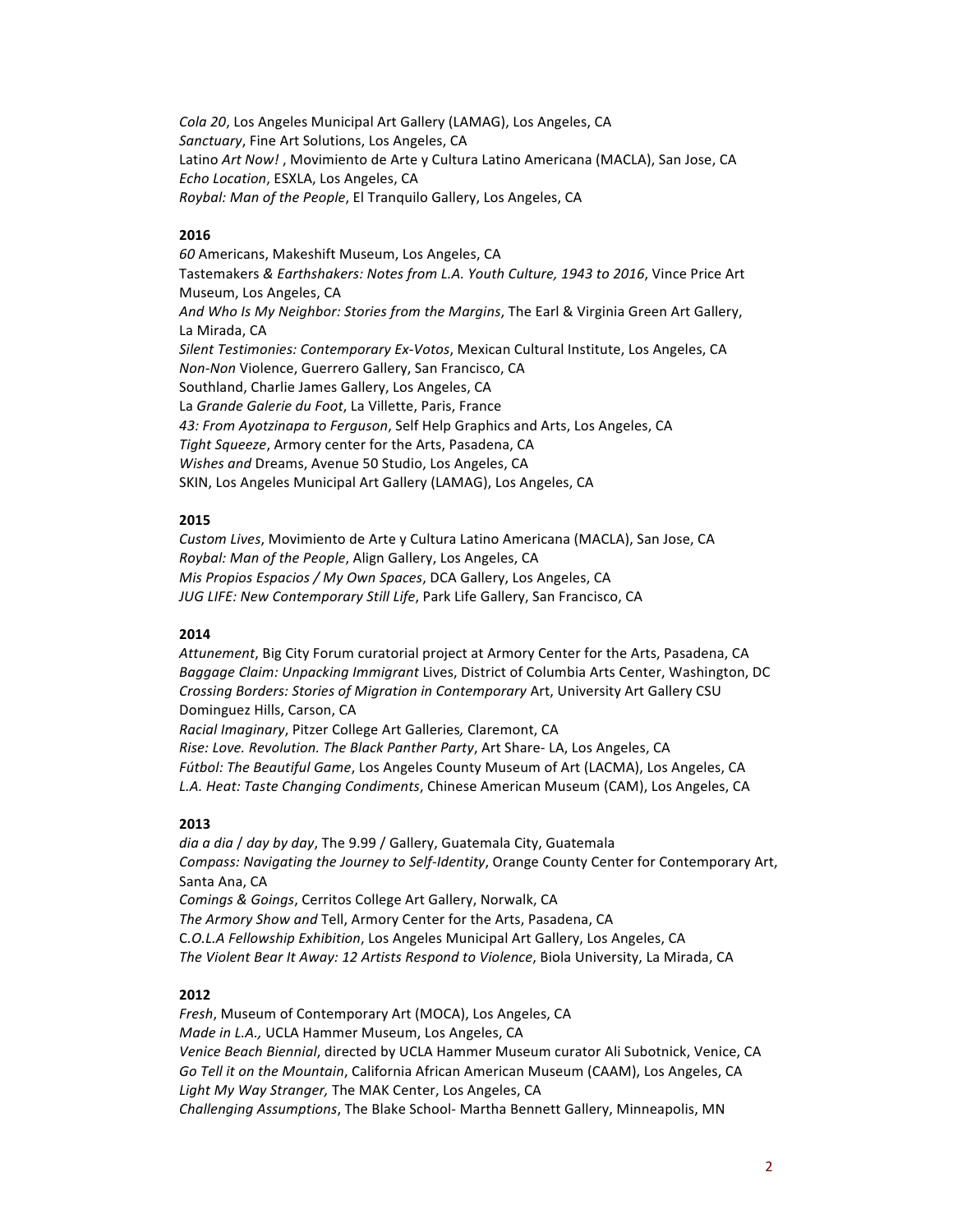*IndiVisible, California African American Museum (CAAM), Los Angeles, CA If These Wall Could Talk-A Conversation*, Charlie James Gallery, Los Angeles, CA *If These Wall Could Talk-A Conversation*, Marine Art Salon, Santa Monica, CA *Bienal Fronteriza de Arte 2010*, Centro Cultural Paso del Norte, Chihuahua, Mexico

### **2010**

*Border Art Biennial 2010, El Paso Museum of Art, El Paso, TX The Seventh House (Round 33)*, Project Row Houses, Houston, TX *The Road to Hell is Paved...,* Las Cienegas Projects, Los Angeles, CA *El Grito*, The University of Arkansas/Little Rock Art Gallery, Little Rock, AR

#### **2009**

*OZ: New Offerings From Angel City*, Museo Regional Guadalajara, Jalisco, Mexico *Why Video*, REDCAT, Los Angeles, CA *Why Theory – Curated by Rita Gonzales and Anat Egbi, Spring Arts Tower, Los Angeles, CA New Insight - Curated by Susanne Ghez, Art Chicago, Chicago, IL* 

#### **2008**

*V Bienal Internacional de Estandartes*, Centro Cultural Tijuana (CECUT), Tijuana, Mexico *Common Ground*, California African American Museum (CAAM), Los Angeles, CA Torrance Art Museum, Torrance, CA *Changing Ties,* Avenue 50 Studio, Los Angeles, CA *War Room,* California Institute of the Arts, Valencia, CA

#### **2007**

About Face, 1522 Gallery, Venice, CA *May Not Be Suitable for All Audiences,* Upstairs At The Market Gallery, Los Angeles, CA *Commerce: Systems of Exchange, Art Center College of Design, Pasadena, CA* 

#### **2006**

*Un Guatemala Por Conocer,* Latino Art Museum (LAM), Pomona, CA *Holy Nuptials,* Avenue 50 Studio, Los Angeles, CA *Chicano: Pronouncing Diversity, Eagle Rock Center for the Arts, Los Angeles, CA Conversations North of Mexico, Mexican Cultural Institute, Los Angeles, CA Not Always Red, Latino Art Museum (LAM), Pomona, CA A Closer Look,* Blue Chips Gallery, Los Angeles, CA

#### **2005**

*Perspectives in Mictlan,* Indianapolis Art Center, Indianapolis, IN Heads or Tails - Curated by John Millei, Art Center College of Design, Pasadena, CA *Emerging from Aztlan,* The DA Center for the Arts, Pomona, CA *Homenajes/ Homage's, Avenue* 50 Studio, Los Angeles, CA

### **2003**

*No Struggle No Progress*, Rock Rose Art Gallery, Los Angeles, CA Al Cielo, Rock Rose Art Gallery, Los Angeles, CA **2001** *Nahual: Journey in Search of Our Indigenous Self, De Colores Gallery, Pasadena, CA* 

#### **1999**

La Causa, Self Help Graphics and Art, Los Angeles, CA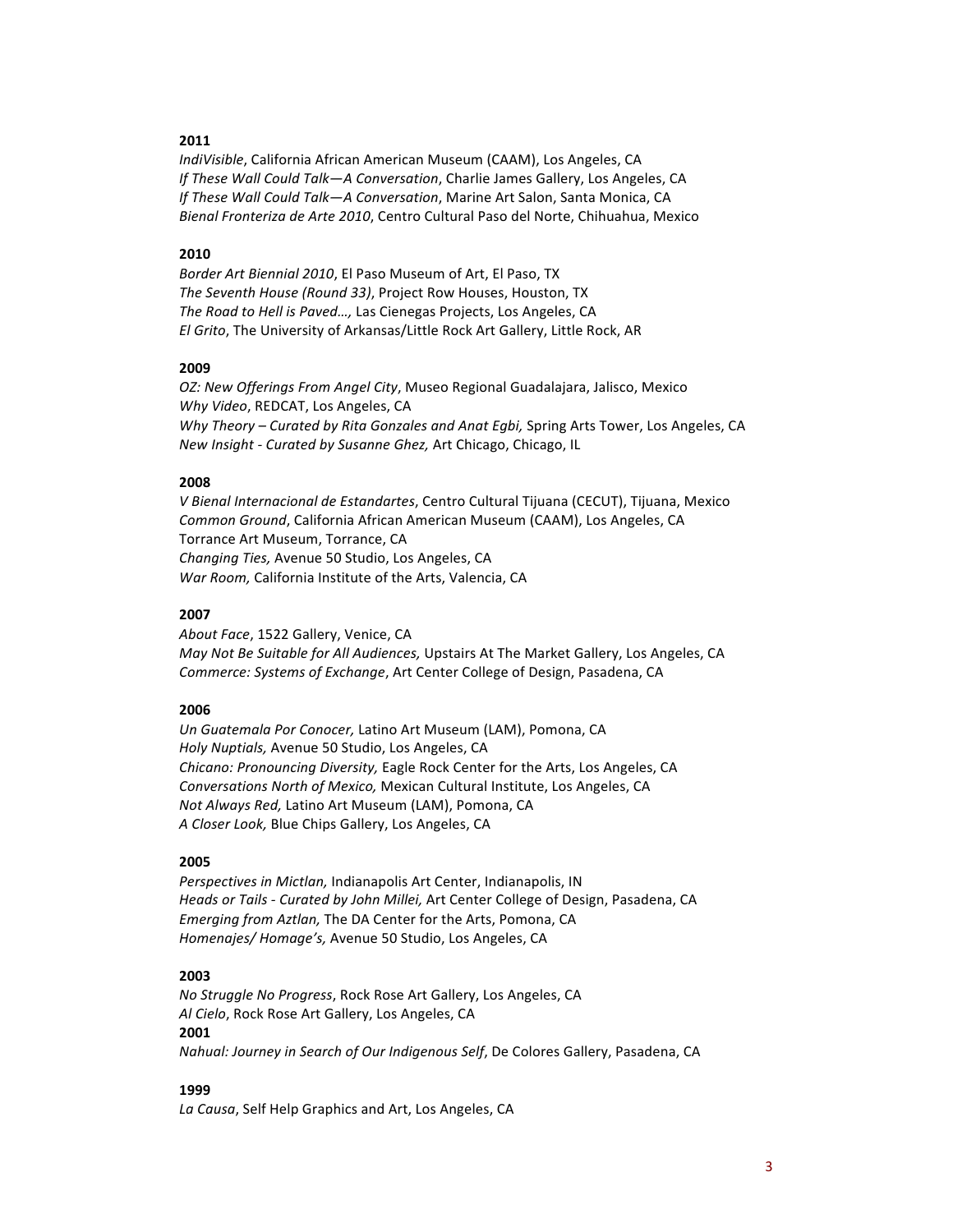*El Big Two-Five,* Self Help Graphics and Art, Los Angeles, CA

#### **1997**

*Viva La Vida,* Self Help Graphics and Art, Los Angeles, CA *Made in L.A*, Latino Museum, Los Angeles, CA

#### **1996**

*Flores de Esperansa,* Self Help Graphics and Art, Los Angeles, CA Love for Frida, El Pueblo Art Gallery, Los Angeles, CA

### **Curatorial Projects**

#### **2018**

Shared Vision, Inland Empire Museum of Art, Upland, CA

### **2016**

And Who Is My Neighbor: Stories from the margins, The Earl & Virginia Green Art Gallery, La Mirada, CA

# **2014**

*Rise: Love. Revolution. The Black Panther Party, Carolyn Castaño, Charles Gaines, Emory* Douglas, J Michael Walker, Mark Steven Greenfield, Nancy Buchanon, Nate Young, Sam Durant, Samella Lewis, Shepard Fairey, among others, Art Share LA, Los Angeles, CA

#### **2012**

Go Tell It on the Mountain, Lynn Aldrich, Edgar Arceneaux, Daphne Arthur, Andrea Bowers, Tracy Brown, Carolyn Castaño, Robert Colescott, Sam Doyle, Todd Gray, Mark Steven Greenfield, Zeal Harris, Caroline Kent, John K. Lawson, Diego Laclery, Nery Gabriel Lemus, Kerry James Marshall, Rosalyn Myles, John Outterbridge, Nikki Pressley, Sulton Rogers, Erika Rothenberg, Sanjit Sethi, Herbert Singleton, Nate Young- California African American Museum, Los Angeles, CA

Go Tell It on the Mountain, Rev. Ethan Acres, Edgar Arceneaux, Andrea Bowers, Carolyn Castaño, Alex Donis, Nery Gabriel Lemus, Nikki Pressley, Erika Rothenberg, Sanjit Sethi- Charlie James Gallery, Los Angeles, CA

### **2010**

*The Seventh House (Round 33)*, Edgar Arceneaux, Andrea Bowers, Charles Gaines, Olga Koumoundouros, Nery Gabriel Lemus, Rodney McMillian- Project Row Houses, Houston, TX

### **2008**

*Changing Ties*, Margarita Cabrera, Harry Gamboa Jr., Nery Gabriel Lemus, Akosua Adoma Owusu, Nikki Presley, Rubén Ortiz-Torres, Nate Young- Avenue 50 Studio, Los Angeles, CA

### **2003**

*No Struggle No Progress, Leo Eguiarte, Jose-Luis Gutierrez, Nery Gabriel Lemus, Marco* Martinez, Cesar Medina, Midztoro, Ricardo Miranda, Monica Robles, John Torres- Rock Rose Art Gallery, Los Angeles, CA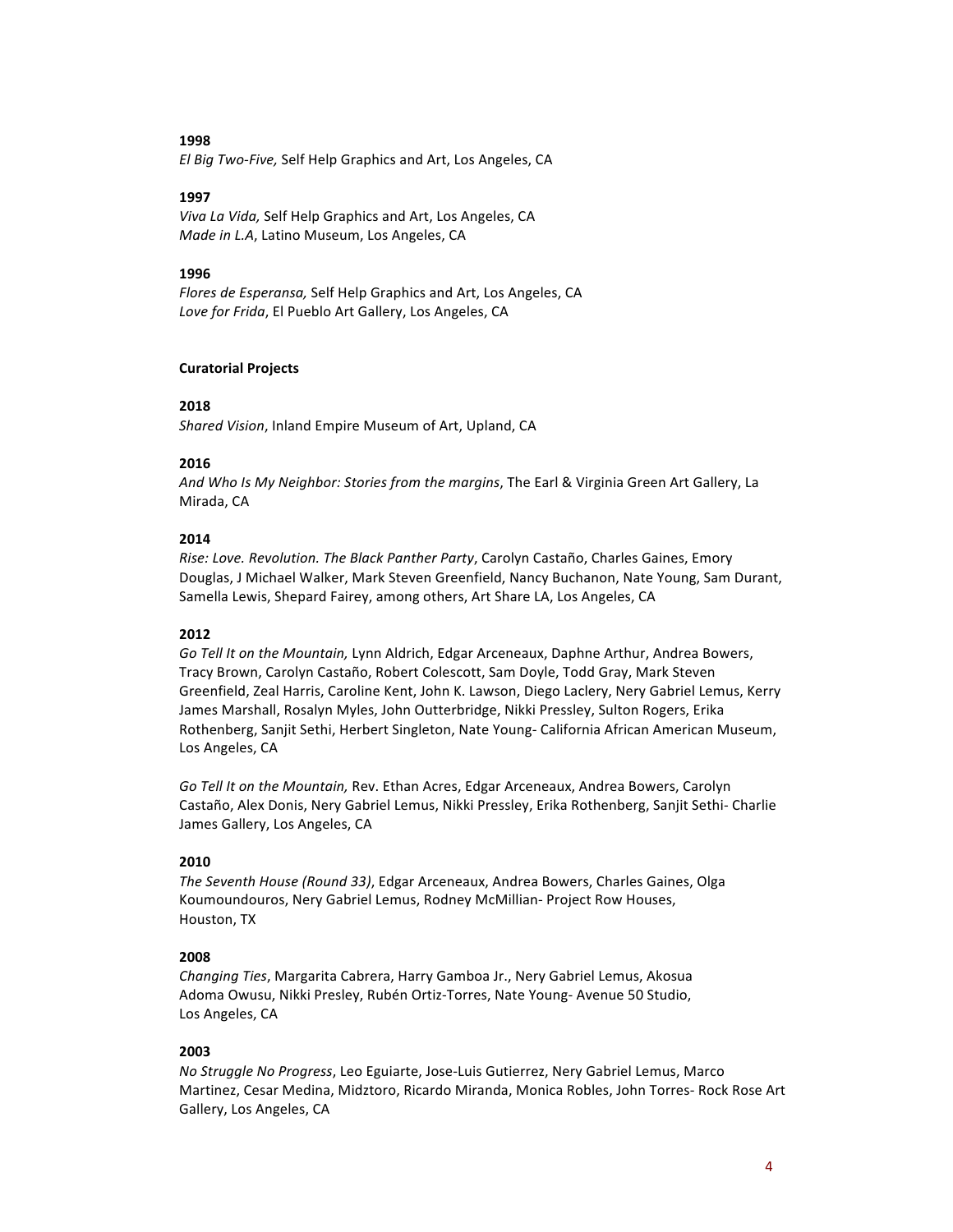#### **Commissions and Loans**

# **2007**

CBS Broadcasting Inc., *Cane*, Loan of work for set, Los Angeles, CA

#### **1998**

Plaza de la Raza, *Tropical America*, Set design, Los Angeles, CA

#### **1997**

Ballet Folklorico del Pacifico, Set design, Luckman Fine Arts Complex, Los Angeles, CA

### **Teaching Experience**

#### **2018**

Azusa Pacific University, Assistant Professor, Azusa, CA Armory Center for the Arts, Art Teacher, Pasadena, CA

#### **2017**

Azusa Pacific University, Assistant Professor, Azusa, CA Loyola Marymount University, Adjunct Faculty, Los Angeles, CA Armory Center for the Arts, Art Teacher, Pasadena, CA Arts for Incarcerated Youth Network, Art Teacher, Lancaster, CA

#### **2016**

Loyola Marymount University, Adjunct Faculty, Los Angeles, CA Art Center College of Design, Adjunct Faculty, Pasadena, CA Milagro Charter School, Art Teacher, Los Angeles, CA Armory Center for the Arts, Art Teacher, Pasadena, CA Arts for Incarcerated Youth Network, Art Teacher, Lancaster, CA

# **2015**

Art Center College of Design, Adjunct Faculty, Pasadena, CA Milagro Charter School, Art Teacher, Los Angeles, CA Eliot Arts Magnet, Arts Integration Coach, Altadena, CA Arts for Incarcerated Youth Network, Art Teacher, Lancaster, CA

#### **2014**

Eliot Arts Magnet, Arts Integration Coach, Altadena, CA California Baptist University, Adjunct Faculty, Riverside, CA Art Center College of Design, Adjunct Faculty, Pasadena, CA Armory Center for the Arts, Art Teacher, Pasadena, CA Light Bringer Project, Art Teacher, Pasadena, CA artworxLA, Art Teacher, Los Angeles, CA

#### **2013**

Art Center College of Design, Adjunct Faculty, Pasadena, CA Skirball Cultural Center, Teaching Our World Trough the Arts, Teaching Artist, Los Angeles, CA Armory Center for the Arts, Art Teacher, Pasadena, CA Light Bringer Project, Art Teacher, Pasadena, CA artworxLA, Art Teacher, Los Angeles, CA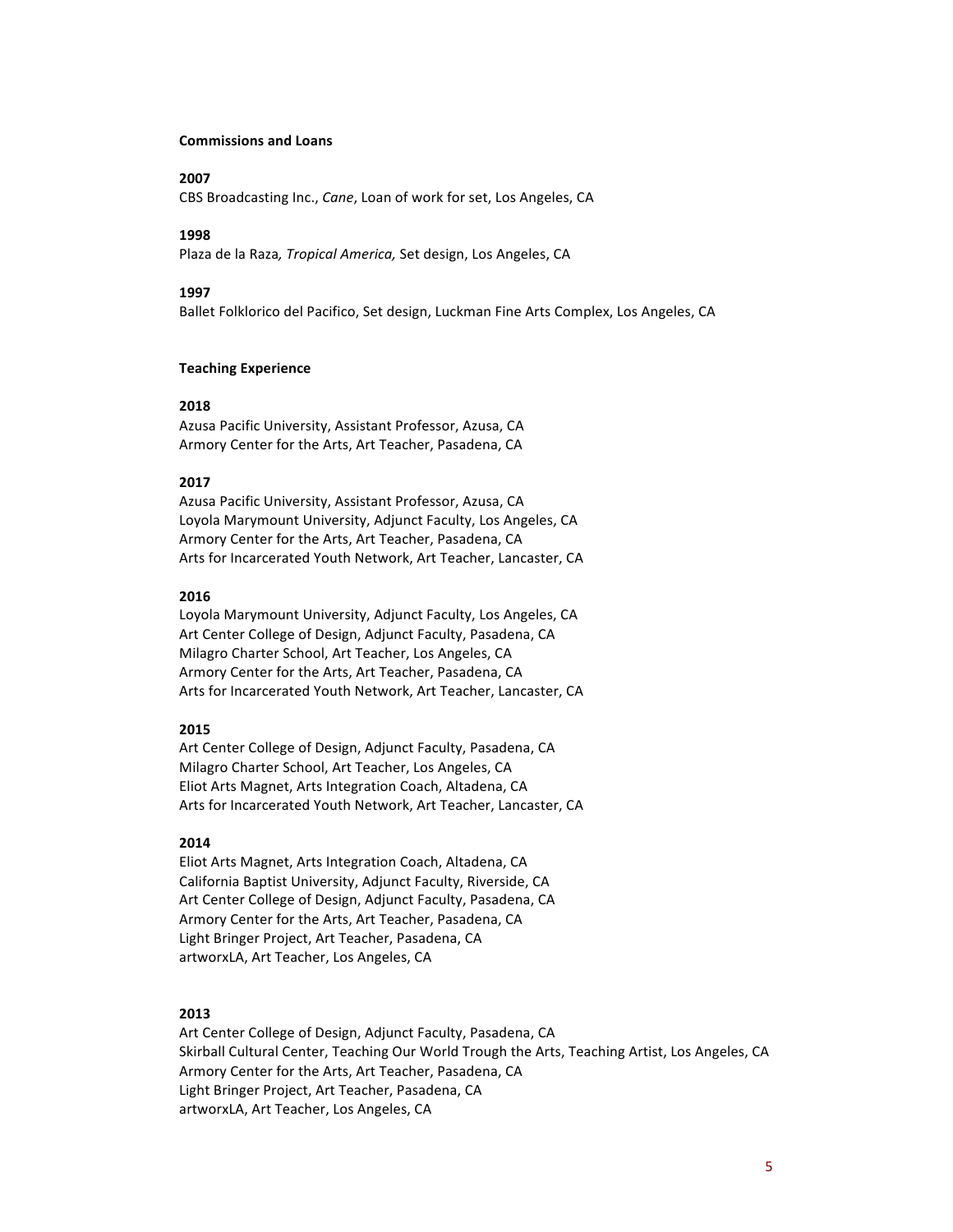Armory Center for the Arts, Art Teacher, Pasadena, CA

# **2011**

Armory Center for the Arts, Art Teacher, Pasadena, CA

# **Professional Experience**

# **2018**

Azusa Pacific University, Visiting Artist Lecturer, Azusa, CA Azusa Pacific University, "Being a Person of Faith in the Arts", Moderator, Azusa, CA The Earl & Virginia Green Art Gallery, Biola University, Panel Discussion, La Mirada, CA Art Juror for "Reconfiguring the Biblical" at Biola University, La Mirada, CA Brand Library and Art Center, "Artists Talk to Each Other", Artist Panel for One Year Exhibition

# **2017**

Azusa Pacific University, Visiting Artist Lecturer, Azusa, CA Loyola Marymount University, Visiting Artist Lecturer, Los Angeles, CA

# **2016**

Loyola Marymount University, Emerging Recent Alumni Panel, Moderator, Los Angeles, CA Biola University, Poetically Political, Visiting Artist Lecturer, La Mirada, CA San Gabriel Lunar Year Festival Chalk Art Judge, San Gabriel, CA

# **2015**

Nichols Gallery, Pitzer Art galleries, "The Politics of Painting", Artist panel with Liat Yossifor, Kevin Appel, Joanna Roche, and moderator Christopher Michno. Cal State University Long Beach, "Subaltern Voices", Visiting Artist Lecturer, Long Beach, CA

# **2014**

Los Angeles County Museum of Art (LACMA), Visiting Artist Lecturer, Los Angeles, CA

# **2013**

Juxtaposition Arts, Visiting Artist, Minneapolis, MN California African American Museum (CAAM), Panel discussion with, "Go Tell It on the Mountain" artists, Lynn Aldrich, Edgar Arceneaux, Todd Gray and Nery Gabriel Lemus, Los Angeles, CA BIOLA University, Visiting Artist Lecturer, La Mirada, CA

BIOLA University, Panel discussion about racial tensions in America, including Jeff Rau (curator), La Mirada, CA

# **2011**

Otis College of Art and Design, Visiting Artist Lecturer, Los Angeles, CA

# **2010**

Los Angeles County Museum of Art (LACMA), LA Print: Edition 1, Lecture on printmaking representing Self Help Graphics and Art, Los Angeles, CA The Blanton Museum of Art, Lectures on Art in the Black Diaspora: Artist panel with Edgar Arceneaux, Olga Koumoundouros and Nery Gabriel Lemus, Austin, TX Rice University, Visiting Artist Lecturer, Houston, TX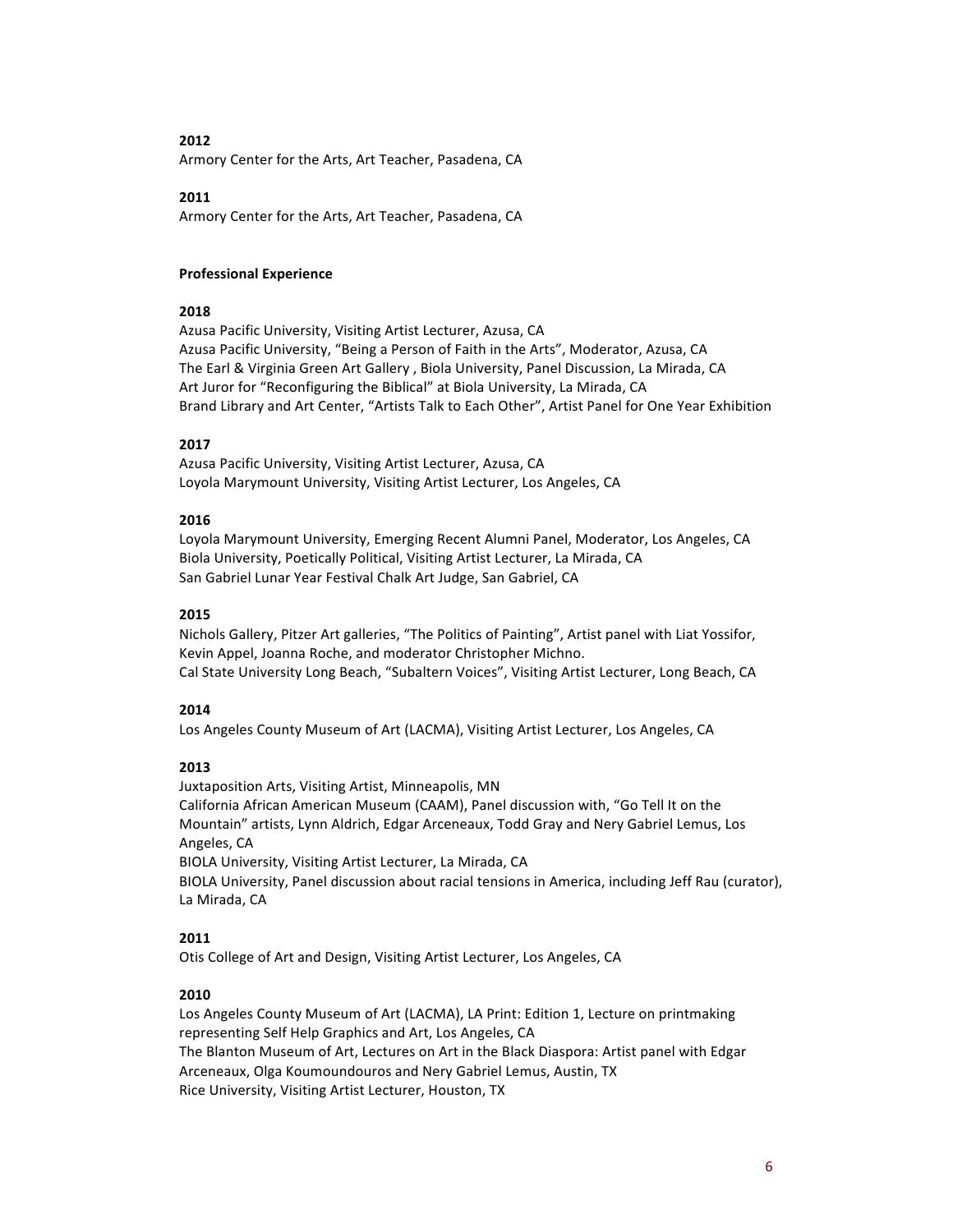Art Chicago, Doctor Artist, Panel discussion on the role of a Ph.D. in Studio Art, including New Insight Artists and moderated by James Elkins, Chicago, IL

### **2008**

Los Angeles County Museum of Art (LACMA), Exploring Identity Trough Printmaking, Evenings for Educators, Los Angeles, CA

California African American Museum (CAAM), Cross Cultural Partnerships, Panel discussion with "Common Ground" artists, Edgar Arceneaux, Cindy Santos Bravo, Jane Castillo, John Outterbridge, and CAAM director Shermaine Jefferson, Los Angeles, CA

# **1999**

Hollywood Beautification Team, Muralist, Los Angeles, CA

# **1998**

Los Padrinos Juvenile Hall, The Power of Art in Youth Presentation, Los Angeles, CA

# **1997**

EZLN (Zapatista Army of National Liberation) Resistance Camp, Encuentro Cultural*,* Presentation about public art delivered to EZLN, Chiapas, Mexico

### **Screenings**

# **2009**

*Proclamation of the Lined-up Fade, 2007, REDCAT, Los Angeles, CA A Study of Gratification and Restraint No.2, 2008*, REDCAT, Los Angeles, CA

### **2008**

*Supposed to Be, 2008, Projections on Lake- Curated by David Bradshaw, Pasadena, CA* 

# **Bibliography**

# **2018**

Knight, Christopher, In these two art shows, the political is personal for our post- Woman's March country, Los Angeles Times, January 3, 2018 O'Brien, John David, One Year, Artillery Magazine, January 3, 2018 Rubin, David, One Year: The Art of Politics in Los Angeles, Visual Art Source, January 2018

# **2017**

One Year: The Art of Politics in Los Angeles, LA Art News, Volume 5 No.9, December 2017 Montoya, Will Caperton y, COLA 20 catalogue, City of Los Angles Department of Cultural Affairs, Los Angeles, CA

# **2016**

Palma, Claudia, Hundreds of volunteers make Friday a day of giving at Los Angeles, Long Beach and Pasadena, Pasadena Star-News, November 25, 2016 Lemus, Nery Gabriel, "Speaking Love to Power: An Artist's Approach to Conflict Resolution", The Table, December 12, 2016 Neely, Priska, As LA County ends solitary confinement for minors, artist step in to reimagine the SHU, 89.3 KPCC, June 10, 2016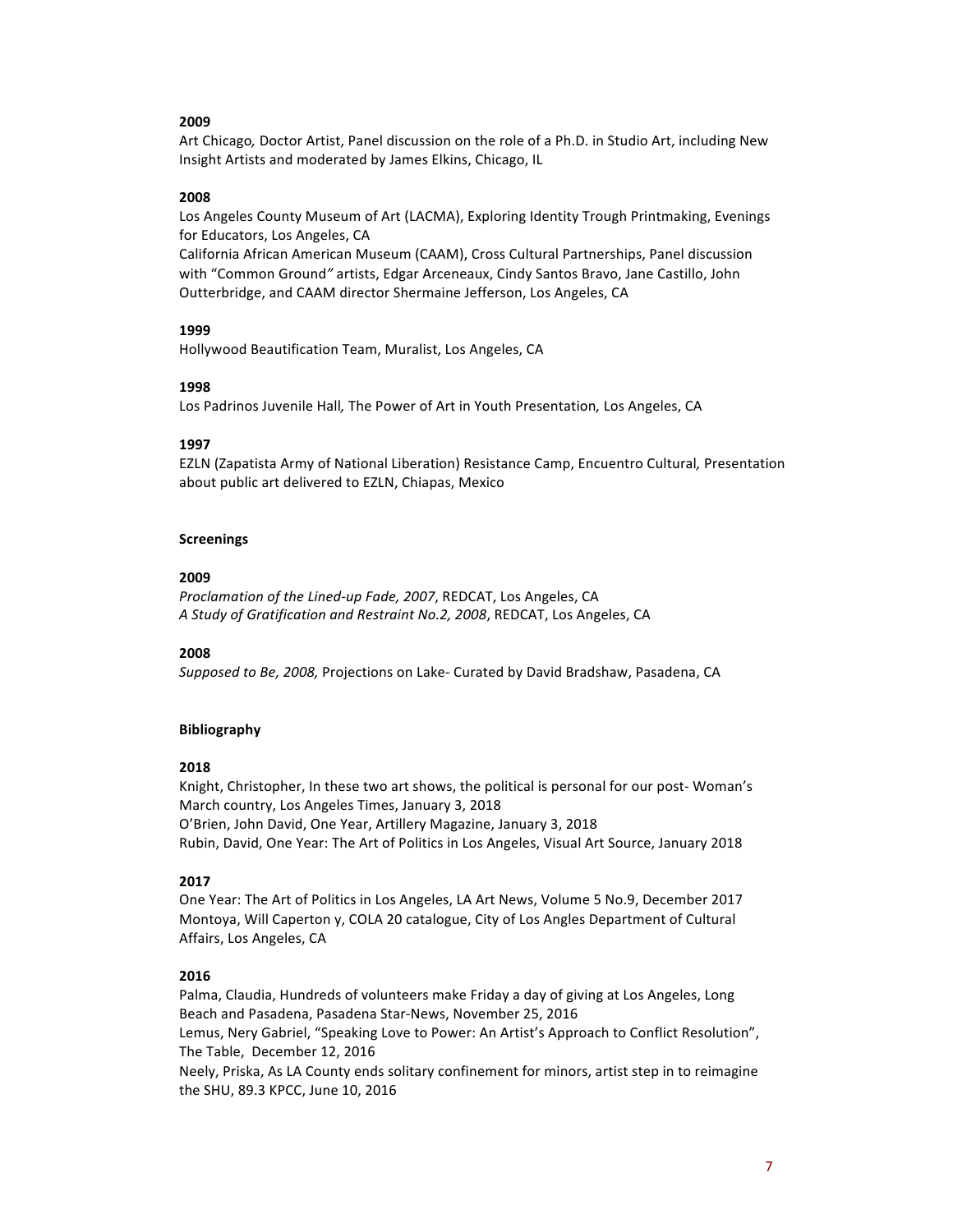Hull, Steven, Thoner, Amy, Las Cienegas 06.18.2009- 12.17.2011, Published by Nothing Moments Press, Los Angeles, CA

Cap, Max King, Loffreda, Beth, and Rankine, Claudia, The Racial Imaginary: Writers on Race in the Life of the Mind, Published by Fence Books, Albany, NY

Miranda, Carolina, Mexrrissey's Spanish blast of Morrissey rocks an L.A. crowd, Los Angeles Times, May 13, 2015

#### **2014**

"Rise at Art Share", Nela Art News, March Issue, Vol 1 No.2

Crawford, Amy, "The Beautiful Game Becomes Beautiful Art as L.A. Museum Puts Soccer on Exhibit", The Smithsonian, June 13, 2014

Peters, Charlie. " Armory Loads Up for April 5 Gala", Pasadena Outlook, March 13, 2014, pg. 10 Ward, Kat. " Shepard Fairey. Samella. BPP. Mandela", Hometown Pasadena, March 12, 2014 Napoli, Lisa. " New art show honors Black Panthers, beyond the guns and berets", KCRW Which Way, LA?, February 21, 2014

Charky, Nicole. "Glendale artist's work featured at Art Share L.A.'s Black Panther exhibit", Glendale News-Press, February 2014

Azeb, Sophia, "Footbal, Art, and its Many Intersections: An Interview with Franklin Sirmans", Africa is a Country, February 10' 2014

Vourvoulias, Bill. " Art Exhibit At Los Angeles Museum Showcases 'Beautiful Game' Of Soccer", Fox News Latino, February 6, 2014

Tewksbury, Drew. "PHOTOS: Fútbol: The Beautiful Game, at LACMA", KCET Artbound, January 30, 2014

Sharmini, Freddie. "Voces Resonantes: Latino Voices Resonate at Cal Arts", CALARTS Magazine, Winter 2014, pg.6-15

"The 2<sup>nd</sup> Los Angeles SUR: Biennial", Exhibition Catalogue, Cerritos College Art Gallery, Rio Hondo College Art Gallery and the Torrance Art Museum.

#### **2013**

Ruiz, Alma. "día a día / day by day", The 9.99 Gallery brochure, November, 2013 Tewksbury, Drew. " Tidal Waves and Quiet: The Heavy Dynamics of Sleep Lady, KCET Artbound, May 16, 2013

Wagley, Catherine. "Five Artsy Things to Do in L.A. This Week, From Cowboys to Art Sleuths", LA Weekly, February 27, 2013

Artvoices, "25 Artists to Watch and Collect", Fall 2013, pg. 28-29

Akofio-Sowah, Adjoa. " Nery Gabriel Lemus's "A Hero Ain't Nothin' but a Sandwich" bridges Latino and African-American perspectives on heroism", TC Daily Planet, July 26, 2013 Lemus, Nery Gabriel, "On Fallen Nature and the Two Cities", In Black and Brown in Los Angeles, edited by Josh Kun and Laura Pulido, published by University of California Press, Berkeley, California, 2013

Holte, Michael Ned, Nery Gabriel Lemus: At the Intersection of Opposing Forces, C.O.L.A. catalog, pg. 50-53, Los Angeles, CA

Mizota, Sharon. "Nery Gabriel Lemus at Charlie James Gallery", Los Angeles Times 28 February 2013

Jao, Carren. "Domestic Affairs: The Poetically Political Art of Nery Gabriel Lemus", KCET Artbound, May 6, 2013

# **2012**

Griffin, Jonathan. "Made in L.A. 2012", Frieze, Issue 149, September 2012 Buckley, Annie. " Made in L.A.", Art in America, September 2012, pg.151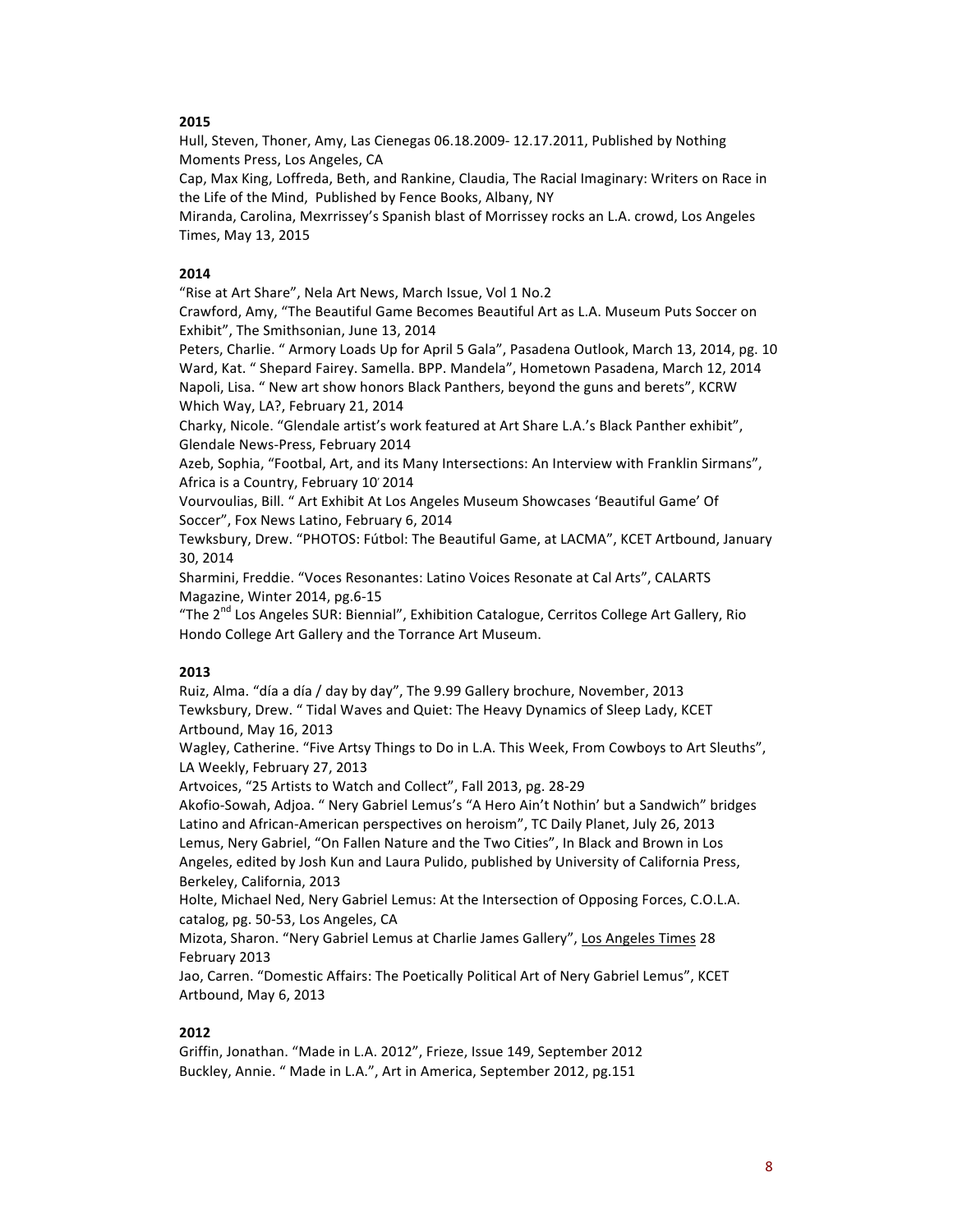Ellegood, Anne, Fistenberg, Lauri, Gaines, Malik, Garcia, Cesar, Subotnick, Ali, with text by Amanda Hunt, "Made in L.A. 2012, Exhibition Catalogue, Hammer Museum, Los Angeles, CA, June

Fitzpatrick, Kyle, "Made in L.A.: Nery Gabriel Lemus 30/60", Los Angeles I'm Yours, May 1, 2012

Boucher, Brian, "Hammer Biennial Artists and Mohn Prize Announced", Art in America, March 14

Aguilar, Carlyn. "Go Tell It on the Mountain", Notes on Looking, February 16 Wagley, Catherine. "Burnt Church and Other Sacrilege", DailyServing, January 20

# **2011**

Moret, A., "If These Wall Could Talk- A Conversation", Whitehot Magazine, April 2011 Interview, GYST Radio, June 12, 2011, www.blogradio.com/2011/06/13/interview-with-artistnery-gabriel-lemus

Fell, David A. " Round 33: The Seventh House", Art Lies, Spring/ Summer, Issue #68 Lark, Laura. "Round 33: The Seventh House at Project Row Houses", Glasstire, January Lemu, Massa. " Round 33: The Seventh House", ... might be good, February 4, Issue #16

# **2010**

"Border Art Biennial 2010", Exhibition Catalogue, El Paso Museum of Art and Museo de Arte de Ciudad Juárez

Tran, Biddy. "The Road to Hell Is Paved...", Exhibition Catalogue, Las Cienegas Projects Interview, LAarstreem, September 2, 2010, www.laartstream.com/creative-current/nerygabriel-lemus/

Pullon, Doug, "Violence Stays on the Artists' Minds in Cross-border Exhibit". El Paso Times 21 Nobember 2010: 3F

Winder, Ellis. "Exhibits sample Hispanic Art". Arkansas Democrat-Gazette [Little Rock] 24 August 2010.

Peacock, Leslie Newell. "The Artists' Gritos". Arkansas Times [Little Rock] 2 August 2010.

# **2009**

Davalos, Ignacio. "El Museo Regional ya es la Tierra de Oz". Milenio [Guadalajara] 25 November 2009: pg.43

Tres Visiones Multiculturales de Los Angeles, El Informador [Guadalajara] 25 November 2009: 10B Alvarado, Alejandro. "Traen Arte Actual de L.A." Mural [Guadalajara] 25 November 2009: Cultura Ebgi, Anat, and Gonzales, Rita. "Why Theory", (catalogue)

### **2008**

Palau, Marta. "ES2008 Tijuana V Bienal Internacional de Estandartes", Centro Cultural Tijuana (CECUT), Exhibition Catalogue, Tijuana, Mexico Gurza, Agustin. "A Deeper Brown". Los Angeles Times 2 February 2008: E1, E-16.

### **1996**

Linares, Jesse J. "Exponen Raíces Culturales Mexicanas de Los Angeles". La Opinion November 1996: 1C-2C

### **Published Work**

# **2016**

Lemus, Nery Gabriel, "Speaking Love to Power: An Artist's Approach to Conflict Resolution", The Table, December 12, 2016